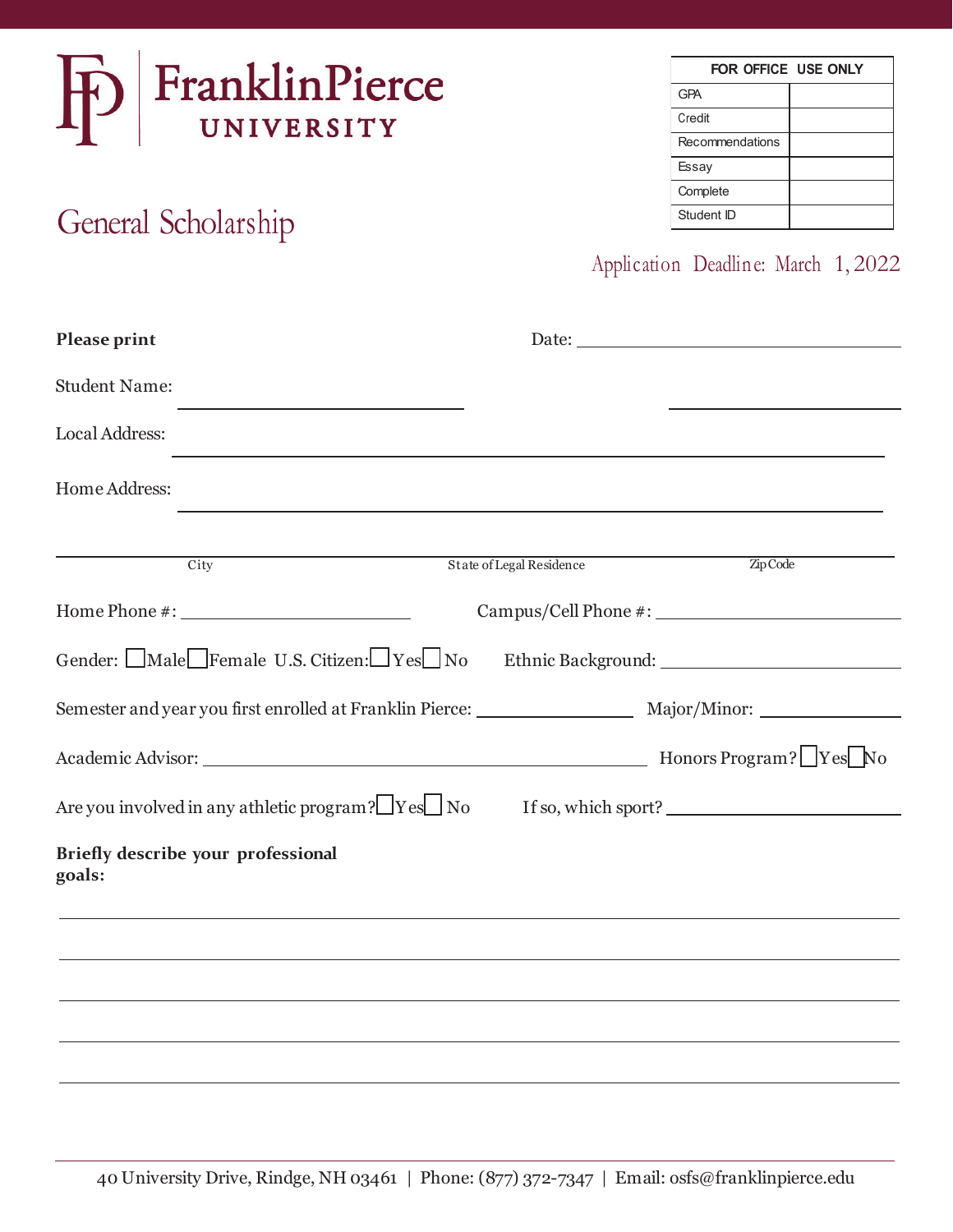**List and/or explain any honors or special recognition received:**

**Describe any community service program or volunteer work in which you have participated:**

**List and explain your involvement in student life or student activities on campus:**

#### **Write (type) and attach to this application an essay answering the following two questions:**

- 1. What does Franklin Pierce University mean to me?
- 2. In what ways will I or have I contributed to the quality of life at Franklin Pierce University?